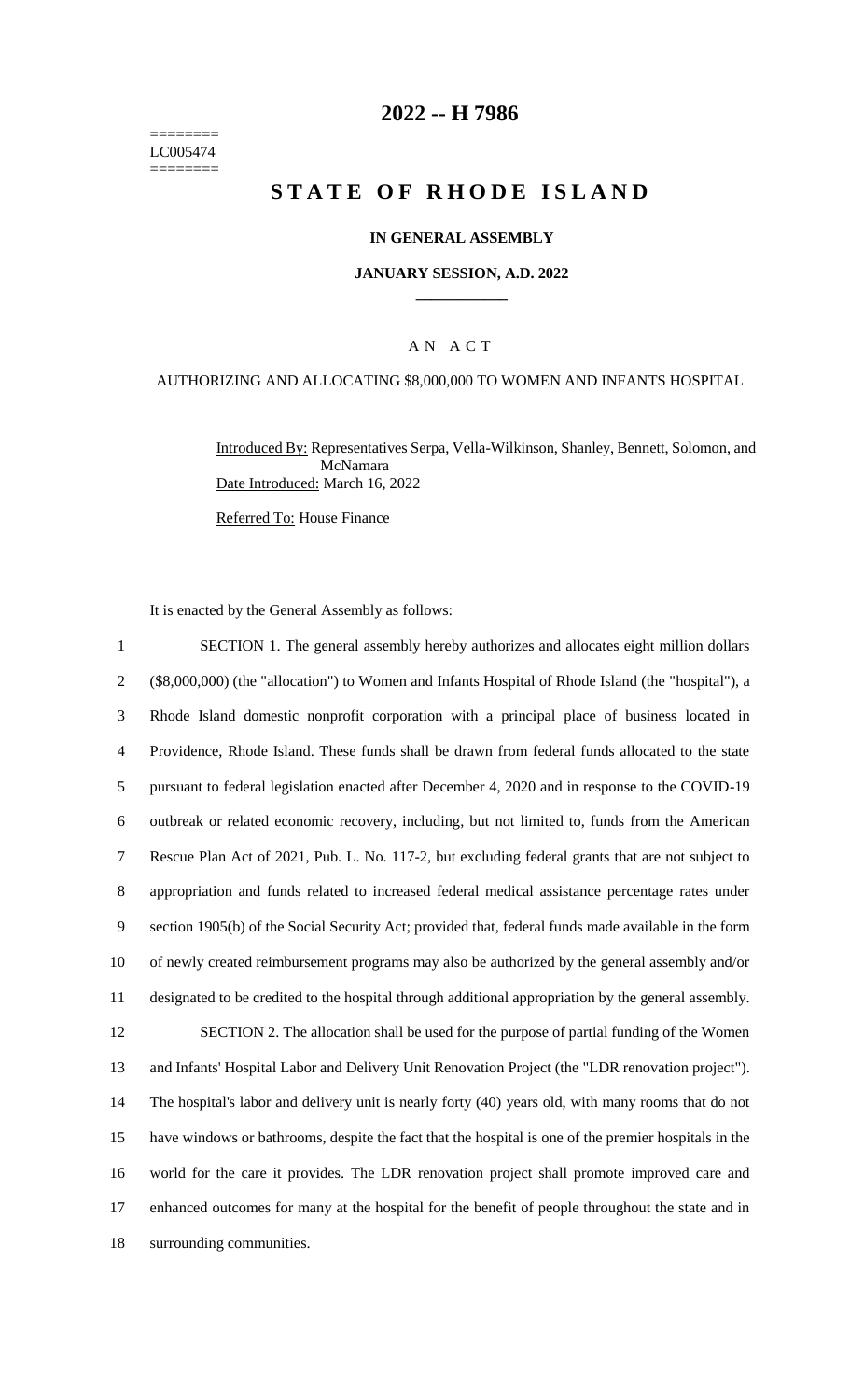1 SECTION 3. This act shall take effect upon passage.

#### $=$ LC005474 ========